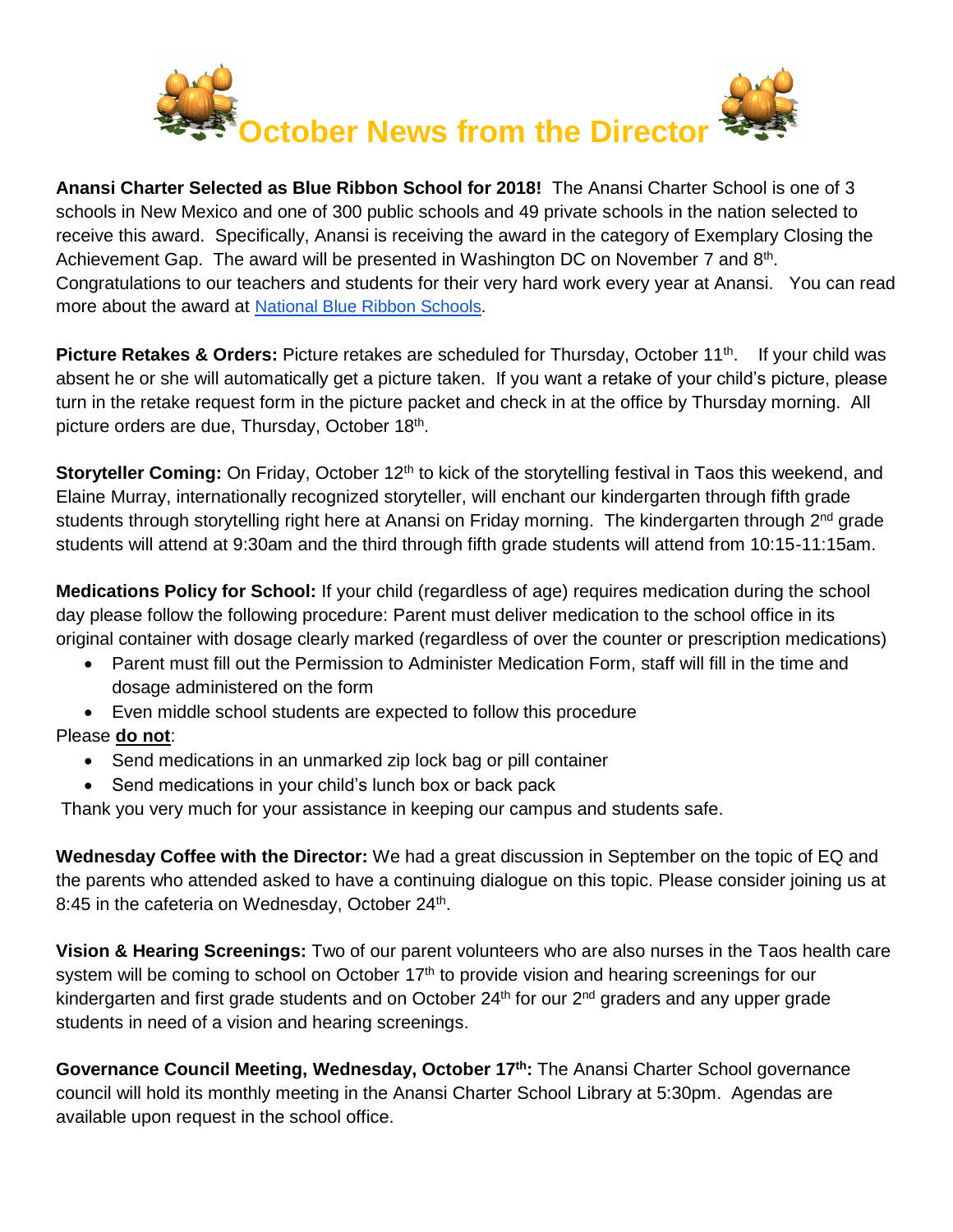**Friends of the Anansi Charter School, Meeting, October 17th:** The Friends of Anansi Charter hold their meetings the third Wednesday of the month in the school multi-purpose room at 8:45am. The Friends are the fundraising vehicle for the school and also the Parent Advisory Council.

**Truffle & Art Card Fundraiser Begins in October:** We will launch our school-wide truffle and art card sales on October 26<sup>th</sup>. Please be sure to pick up an order form at your parent-teacher conference. We ask each family to sell some truffles or art cards or a combination of both. The proceeds of this fundraiser pay for all the winter sports bus transportation, which is approximately \$3,000 and the cost of scholarships for qualifying students, which ranges from \$6,500-\$7,000.

**October Anti-Bullying Awareness Month:** This month is national anti-bullying awareness month and Anansi will be taking the proactive focus on kindness and Random Acts of Kindness. Here are simple ways you can bring kindness in as a focus in your own homes:

- Leave an appreciation sticky note for someone in your house
- Take time to write a thank you note together, for someone you appreciate
- Take time when around the dinner table to share something you appreciated or enjoyed in your day
- Make a treat for someone
- Donate items you no longer need to others
- Lend a helping hand to others in the community
- Smile at others when you see them or when you are passing by
- Hold the door open for someone else

We have learned through our research that one simple act of kindness can lead to dozens more acts of kindness, just through witnessing the single act. This ripple can breed generosity, empathy, and a sincere care for others, please join in and pay it forward with kindness!

In addition, we will continue to educate our students about bullying and will teach them strategies for bullying prevention. Our biggest culprit is teasing others, which often seems light-hearted, but is actually very hurtful. The victim to teasing often tries to laugh along and accept the joke; however, ongoing teasing leads to feelings of exclusion, low self-esteem, and acts of self-deprecation. Please remember your role-modeling is your child's greatest teacher, consider a conversation about the impact of teasing others and choose kindness toward others yourselves.

**Parent Teacher Conference Sign-Ups:** Please look for the conference sign-up sheet in your child's classroom starting, Friday, October 12<sup>th</sup>. Our goal is to meet with every family to review your child's progress and work together to set goals for the school year. Conferences are scheduled for Friday, October 26<sup>th</sup> from 8-4pm.

Halloween Festivities: Each classroom will have an afternoon Costume Party on Tuesday, October 31<sup>st</sup>. All students are invited to bring a costume in a bag to participate in the parade and festivities. The K-5 classes will gather together on the soccer field to parade in their costumes and then will return to classrooms to participate in games, crafts, and creating healthy snacks. The 6<sup>th</sup>-8<sup>th</sup> grade students will watch the parade, followed by a costume contest, and party. We will be sending more details closer to the date so that you can be involved in your child's class party. Please remember no weapons of any kind with your costumes.